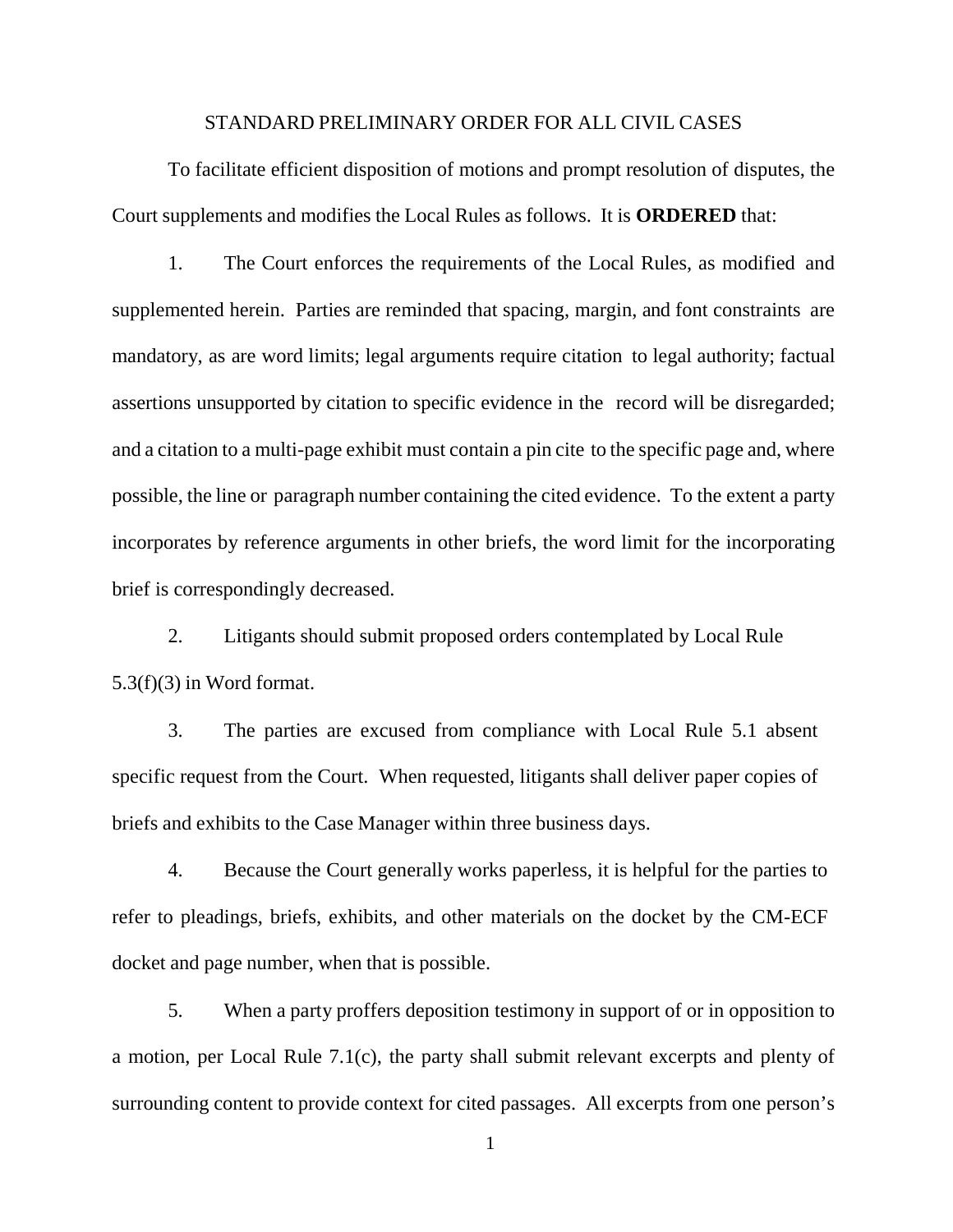deposition shall be submitted as one exhibit. Condensed transcripts of depositions are welcome. If a deposition transcript contains fewer than 30 pages, or if the litigant contemplates that the deposition will be referenced in motions several times over the course of the litigation, it may be submitted in full.

6. If one party has filed a document, a deposition, or other evidentiary material as an exhibit in support of or opposition to a motion, the exhibit should not ordinarily be filed again absent a specific reason. Whether needed in connection with the motion at issue or a future motion, the previously-filed exhibit can simply be referenced and incorporated by description and CM-ECF docket number. Unnecessary duplicates complicate the record and confuse the Court.

7. The Court discourages motions to seal, especially in connection with motions unrelated to discovery disputes, as the public has a strong interest in access to court records and courts have a strong interest in transparency. If a party nonetheless intends to file a motion to seal, the following rules apply:

> A. For motions to seal contemplated in connection with briefing or exhibits related to a dispositive motion, a motion to compel arbitration, a motion for class certification, or other motion unrelated to discovery, the party must seek a telephone conference with the Court at least three weeks before filing the motion to seal. The request should be directed by email to the Court's case manager. Failure to request such a conference followed by the filing of a motion to seal may result in the denial of the motion or in an appropriate sanction.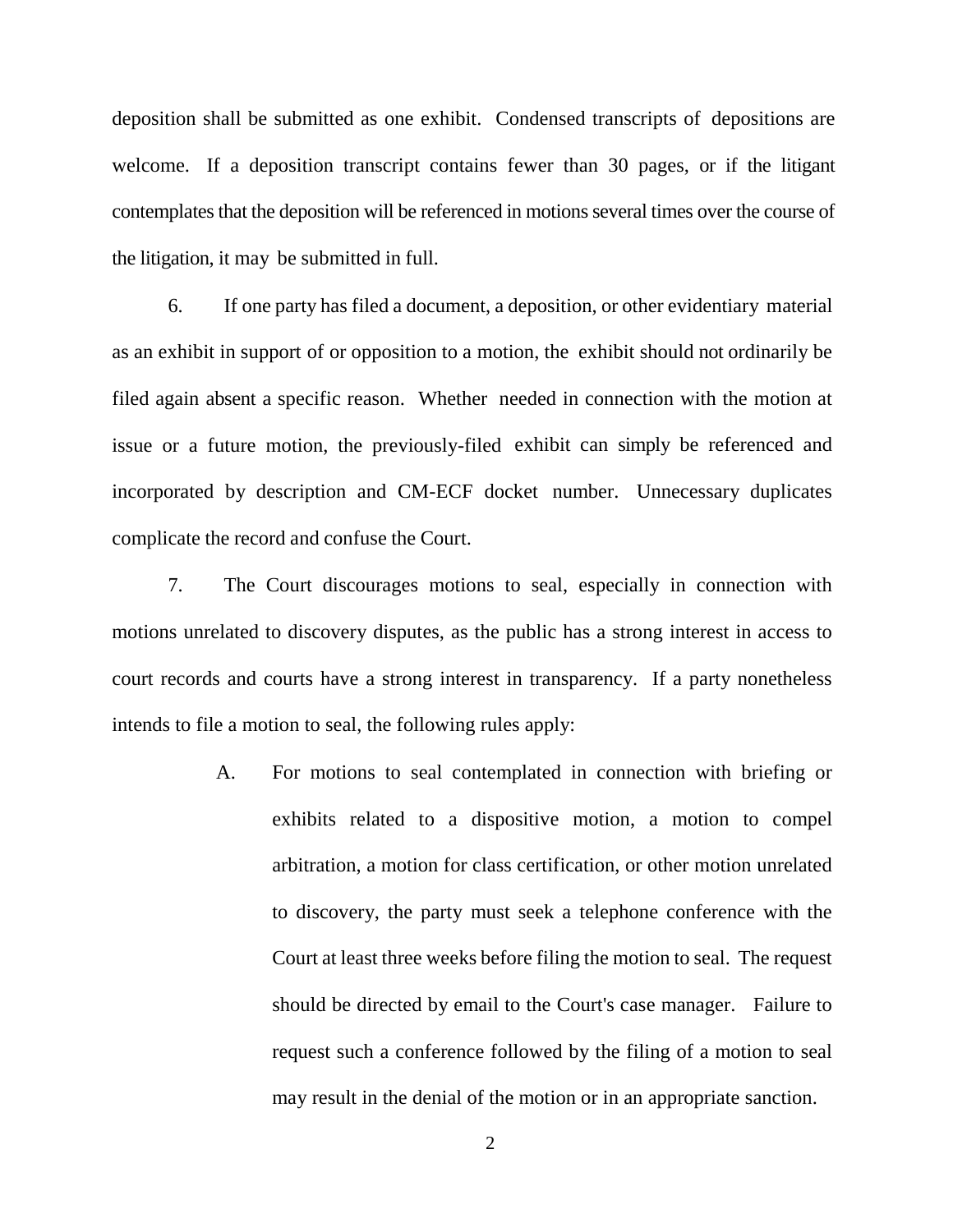- B. A party seeking to file an exhibit or brief fully or partially under seal has the burden to establish, both as to the facts and the law, why public accessshould be denied. Statements in briefs are not evidence and are insufficient to meet this burden. The Court requires an affidavit from a knowledgeable witness explaining what content is confidential and why. Overbroad or unsupported motions will be denied without a second chance. Before filing a motion to seal, counsel should review some of the Court's many opinions in this area, several of which are available on the Middle District website under "Opinions." Patent cases are not treated differently.
- C. When an exhibit contains evidence relevant to a pending motion along with other words, sentences, paragraphs, pages, or attachments that are not relevant or necessary to the Court's consideration of the pending motion and filing the irrelevant matters would necessitate a motion to seal, a party may redact the irrelevant information from the exhibit without filing a motion to seal and without filing a complete unredacted copy.
- D. When filing a motion to seal, the moving party shall, in the unredacted version filed under seal per LR 5.4(a), highlight in yellow all of the information sought to be sealed so that the Court can easily identify the information sought to be sealed.
- 8. If a handwritten brief or pleading is necessary in the case of a pro se